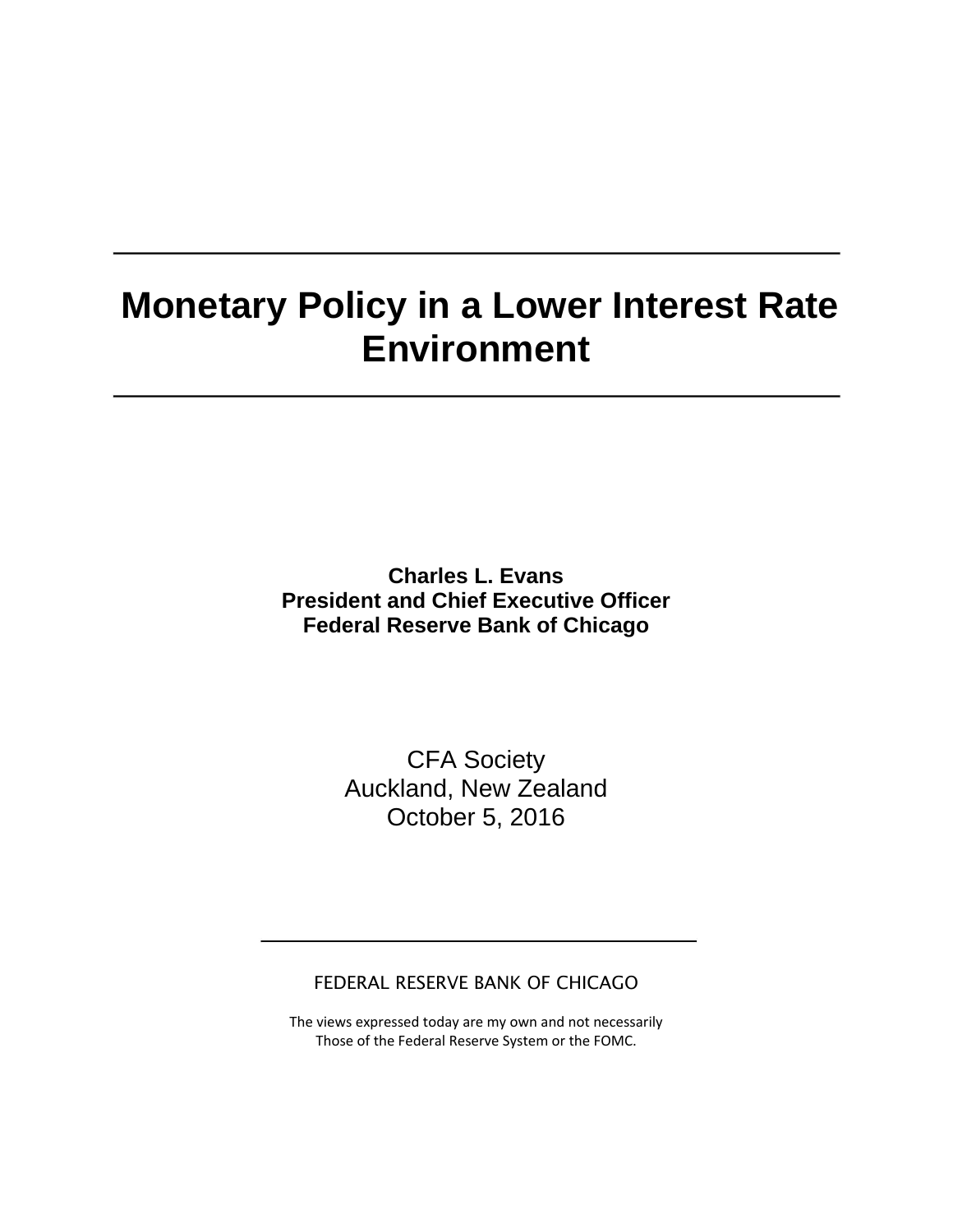## **Monetary Policy in a Lower Interest Rate Environment**

Charles L. Evans President and Chief Executive Officer Federal Reserve Bank of Chicago

#### **Introduction**

Thank you, Jeff, for that kind introduction. It is a great pleasure to be here. The past ten years have been a challenging environment for the global economy. In the years since the financial crisis and the deep recession that followed, economic growth around the globe has been modest and the stance of monetary policy remains highly accommodative.

That is certainly true in the U.S. As you know, in response to the enormous challenges posed by the financial crisis, the Federal Open Market Committee (FOMC) reduced its short-term policy interest rate — the federal funds rate — all the way to its zero lower bound (ZLB) in December 2008. The Committee took a first step toward policy normalization last December, increasing the target range for the federal funds rate by 25 basis points to 1/4 to 1/2 percent. However, for a variety of reasons, the FOMC has refrained from further increases since then. This may well be changing soon, as the policy statement after our most recent meeting in mid-September noted that "the Committee judges that the case for an increase in the federal funds rate has strengthened but decided, for the time being, to wait for further evidence of continued progress toward its objectives." [1](#page-1-0)

In my remarks today, I will discuss my outlook for the U.S. economy and share my views on U.S. monetary policy. I will not be addressing the narrow question of exactly when our next policy move is going to be. Instead, I will talk about some broader issues that influence the entire path for policy renormalization, which I see as much more important than the particular date at which we make our next 25 basis point move. In that regard, another feature of Fed communications in September that gained a good deal of attention was the fact that FOMC participants once again reduced the number of rate hikes they expected over the next several years and also slightly lowered their views about the longer-run level of the fed funds rate. $2$  Such downward adjustments to the path for our policy rate have been a familiar refrain in recent years.

Now, before I proceed, let me lay out my main points:

1. I expect to see sound economic growth and further reductions in labor market slack.

<span id="page-1-0"></span><sup>&</sup>lt;sup>1</sup> Federal Open Market Committee (2016b).

<span id="page-1-1"></span><sup>2</sup> Federal Open Market Committee (2016a).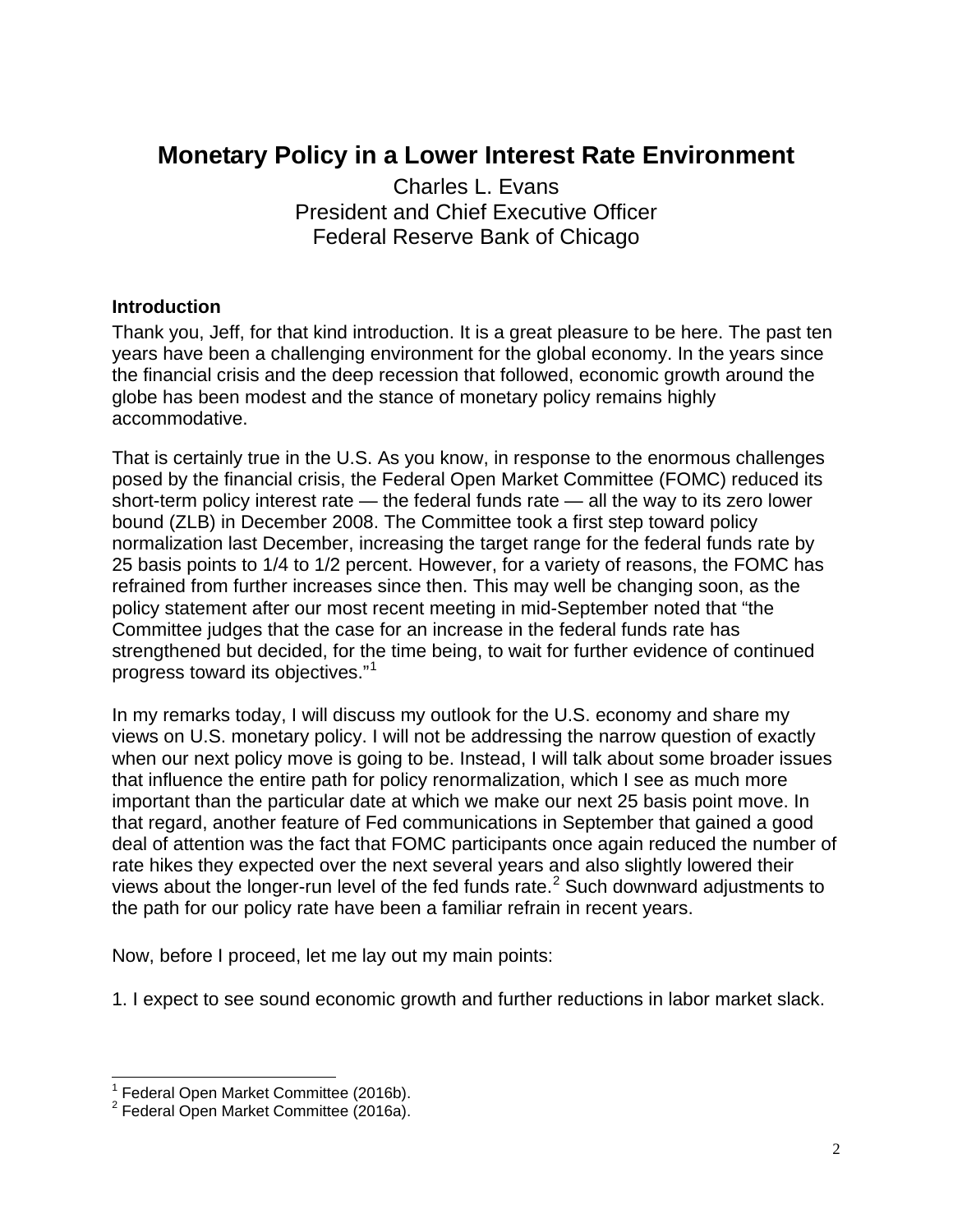2. My inflation outlook is less sanguine. Inflation is too low, has been too low for too long, and I don't expect a quick and easy return to our 2 percent target.

3. With regard to monetary policy, an important structural feature to keep in mind when calibrating the future path for policy is that the "equilibrium level of interest rates" — a key concept I'll cover in detail later on — is likely a good deal lower than it has been in the past.

4. I think policy can improve the inflation outlook by better linking future moves to indicators that inflation is moving up in a sustained fashion to the 2 percent target. Moreover, I think to achieve our symmetric 2 percent inflation target, appropriate policy needs to be accommodative enough to generate a reasonable likelihood that future inflation could exceed 2 percent.

Naturally, the views I express today are my own and do not necessarily reflect the views of my colleagues on the FOMC or those in the Federal Reserve System.

#### **Economic Outlook**

Let me start by briefly sharing my outlook for the U.S. economy. After a weak first half of 2016, during which real gross domestic product (GDP) growth averaged only about 1 percent, I expect growth to move up in the second half and to average just over 2 percent over the next three years.

The U.S. consumer is the linchpin of this forecast. The most important factor supporting household spending is the substantially improved labor market in the U.S. Over the past two years, the unemployment rate has fallen below 5 percent (half its 2009 peak) and job growth has averaged around 220,000 per month. These gains have raised incomes and buoyed confidence over future job prospects. Lower energy prices and accommodative monetary policy have provided additional support to the spending wherewithal of households. All of these factors should continue to generate solid increases in consumer spending — particularly given my assumption that interest rates will stay quite low for some time.

I also expect stronger performance from two sectors of the economy that held growth back in the first half of the year — inventory investment and business capital spending. Inventory investment subtracted 3/4 of a percentage point from growth in the first half of the year; firms even liquidated inventory stocks in the second quarter. Without evidence of overhangs, I think just a return to the trend pace of stock-building will add a lot to growth.

Business fixed investment has been weak: It's declined two of the past three quarters. There are good reasons for this low level of business investment: The rising value of the U.S. dollar against many foreign currencies has been an obstacle to manufacturers with an international presence; low oil prices have held back energy exploration and drilling; and, early in the year, increased risk spreads in financial markets raised borrowing costs. However, even after accounting for these factors, recent capital spending has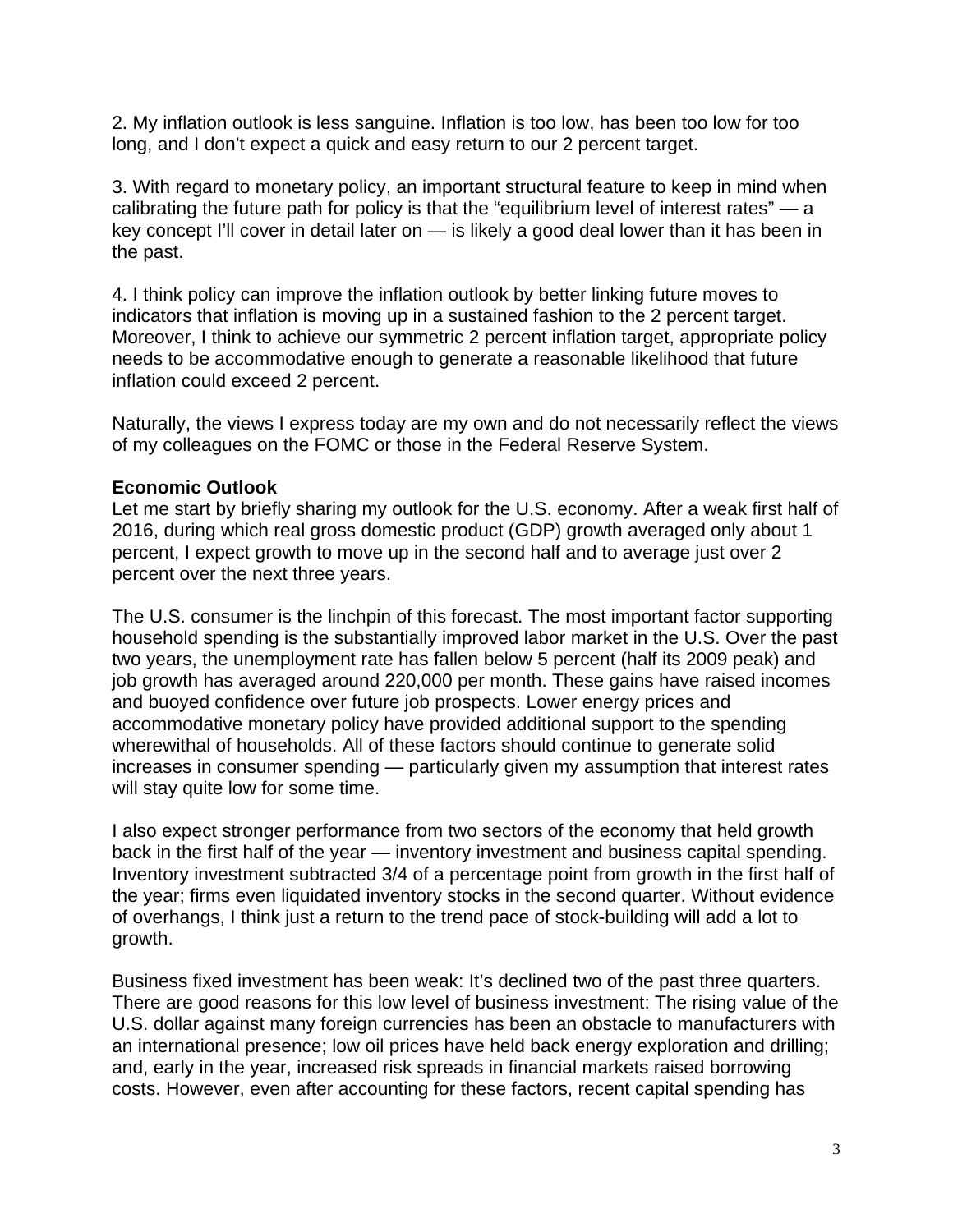been weak. Fortunately, incoming indicators are pointing to some recovery in spending. But this doesn't mean we're expecting a robust rebound. Notably, my business contacts say their capacity is right-sized to their sales expectations, and they remain very cautious about spending money on even moderately risky new opportunities.

Adding everything up, I see growth in the U.S. recovering from the tepid first half of 2016 and averaging in the range of 2 to 2-1/4 percent for the next two to three years. For reference, this pace is modestly stronger than my assessment of the underlying growth trend and should, therefore, support continued reduction in labor market slack.

In particular, I expect the unemployment rate to decline further over the next three years, to reach 4-1/4 percent by the end of 2019. My current estimate of the *natural* rate of unemployment is 4.7 percent;<sup>[3](#page-3-0)</sup> I think demographic factors will steadily lower this natural rate to about 4-1/2 percent by 2020. Therefore, under appropriate monetary policy, I expect the unemployment rate to reach its natural rate by the end of next year and to undershoot it a bit after that. As I will discuss later, I think undershooting the unemployment goal is a necessary feature of appropriate monetary policy that raises inflation to our 2 percent target in a reasonably timely and sustainable fashion.

There are, however, risks to my growth outlook. On the upside, the solid labor market and continued low energy prices could lead to stronger household spending than expected — with attendant spillovers to other components of domestic demand. That said, I see more downside risks. My biggest growth concern on the domestic front is that business caution will hold back capital spending more than I expect and may even impinge on hiring. Furthermore, according to most economic forecasters as well as my business contacts, the U.S. is the bright spot in the global economy. While the International Monetary Fund (IMF) expects the U.S. economy to expand at a 2.4 percent rate over the next two years, its growth forecast for the euro area is only 1-1/2 percent, and the UK and Japanese economies are predicted to grow at even more meager rates. Even the relatively faster-growing emerging market economies are projected to grow at a [4](#page-3-1).7 percent rate — a noticeably slower pace than five years ago.<sup>4</sup>

To be clear, I do not want to be seen as a "glass half-empty" kind of forecaster — the type who sees gloom and doom everywhere. I have reasonable confidence in my forecast for U.S. GDP growth running a bit above potential and for further improvements in labor markets. It's just that one needs to be cognizant of the risks.

#### **Inflation Outlook and Risks**

I am less optimistic about the inflation outlook. In January 2012, the FOMC set 2 percent inflation — measured by the annual change in the Price Index for Personal Consumption Expenditures (PCE) — as the explicit inflation target consistent with our

<span id="page-3-0"></span> $3$  The natural rate of unemployment is the unemployment rate that would prevail in an economy making full use of its productive resources. Consequently, it is the rate of unemployment that would predominate over the longer run in the absence of shocks to the economy.

<span id="page-3-1"></span><sup>&</sup>lt;sup>4</sup> International Monetary Fund (2016, 2013).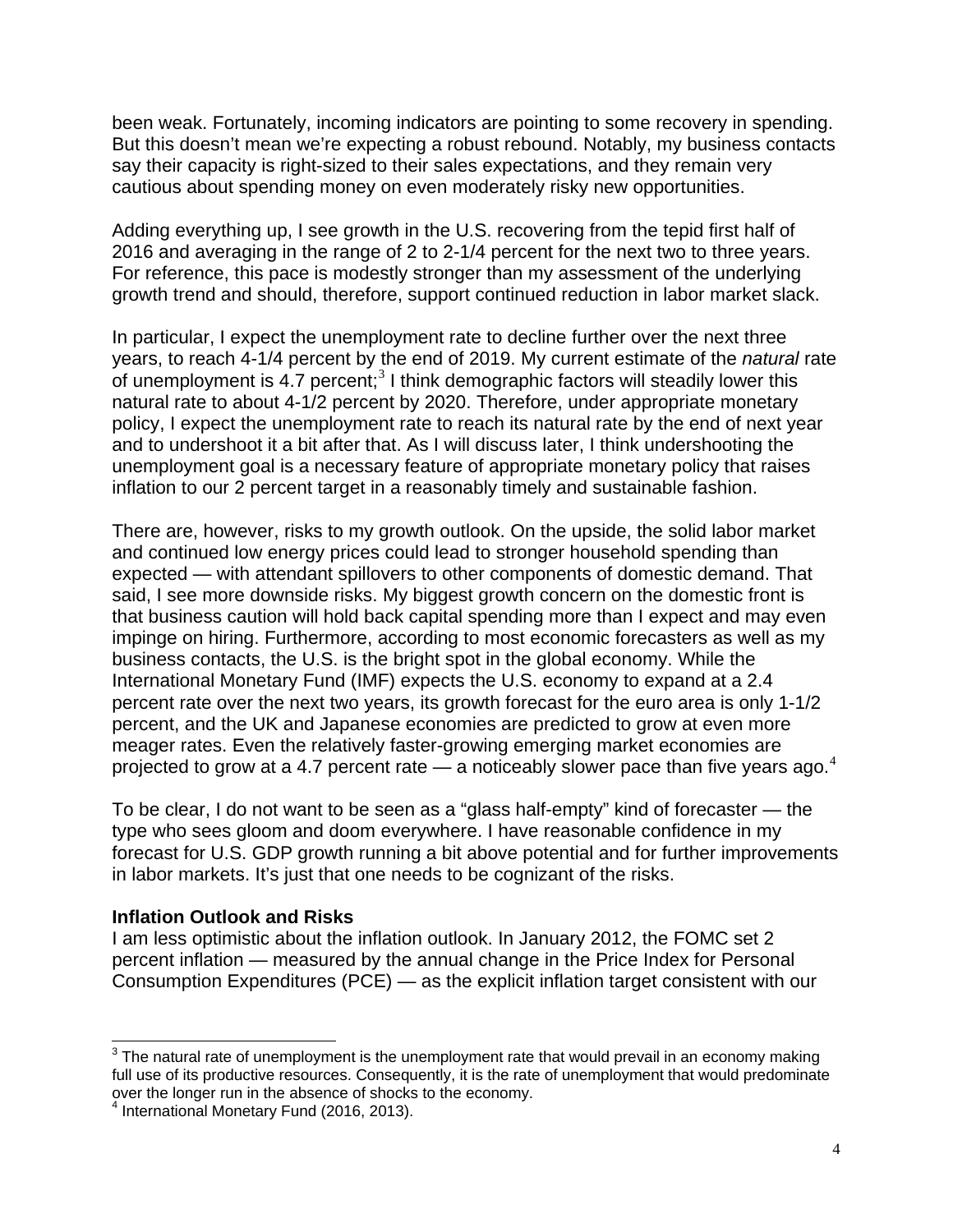price stability mandate.<sup>[5](#page-4-0)</sup> However, over the past eight years, PCE inflation has averaged only 1-1/2 percent. To get a sense of where total inflation is likely to be headed over the next year or so, it's useful to strip out the volatile food and energy components and look at so-called core inflation. And here we see core PCE inflation also has averaged about 1-1/2 percent since the crisis. $<sup>6</sup>$  $<sup>6</sup>$  $<sup>6</sup>$  Although we did see core</sup> inflation move up some at the beginning of this year, it appeared to have stalled at 1.6 percent in August; it then edged up to 1.7 percent. Further ahead, I see both core and total inflation moving up very gradually to approach, but not quite reach, our 2 percent inflation target over the next three years. This path reflects the dissipating effects on consumer prices of earlier declines in energy prices and the appreciation in the dollar; the influence of further improvements in labor markets and growth in economic activity; and the support of an accommodative path for monetary policy.

However, as with growth, I see downside risks to the outlook for inflation. The U.S. and other advanced economies have experienced below-target inflation rates for several years. Given the disinflationary forces across the globe and the growth challenges faced by many countries, international developments may result in further declines in energy prices or additional appreciation of the dollar.

Most worrisome to me is the possibility that inflation expectations in the U.S. might be drifting lower. The compensation for prospective inflation one can glean from a number of financial asset prices has fallen considerably over the past three years. Some surveybased measures of inflation expectations also have moved down to historically low levels. True, financial market inflation compensation and some survey measures of inflation expectations have stabilized in recent months, but they still remain quite low. For instance, investors see the risk-priced probability of total Consumer Price Index (CPI) inflation over the next ten years being below 1 percent at about 38 percent, while they are pricing in only 19 percent odds that inflation will be above 3 percent.<sup>[7](#page-4-2)</sup>

I don't hear any talk of inflationary pressures or pricing power from my business contacts either. Notably, despite the solid improvements in labor markets over the past several years, most contacts report only modest, if any, increases in the wages they have to pay to attract and retain qualified workers. These are certainly not the kinds of increases we would expect to see in a 2 percent inflation environment. If we were going to see a quick return to 2 percent inflation, I would have expected to have already heard hints bubbling up from among my contacts.

These incipient signs that businesses and households may be entrenched in a "low inflation" psychology are disconcerting. The Bank of Japan's experience over the past two decades is a reminder of how difficult it is to raise actual inflation and inflation expectations once such a psychology takes hold. Unless there is a more dramatic and

<span id="page-4-0"></span> $<sup>5</sup>$  Federal Open Market Committee (2012a); for the most recent statement of the longer-run goals, which</sup>

<span id="page-4-1"></span>reaffirmed this inflation target, see Federal Open Market Committee (2016c).<br><sup>6</sup> Specifically, except for a brief period at the beginning of 2012, core PCE inflation has been below 2 percent since the third quarter of 2008.

<span id="page-4-2"></span><sup>7</sup> Board of Governors of the Federal Reserve System staff calculations based on prices on inflation derivatives, as discussed in Kitsul and Wright (2013).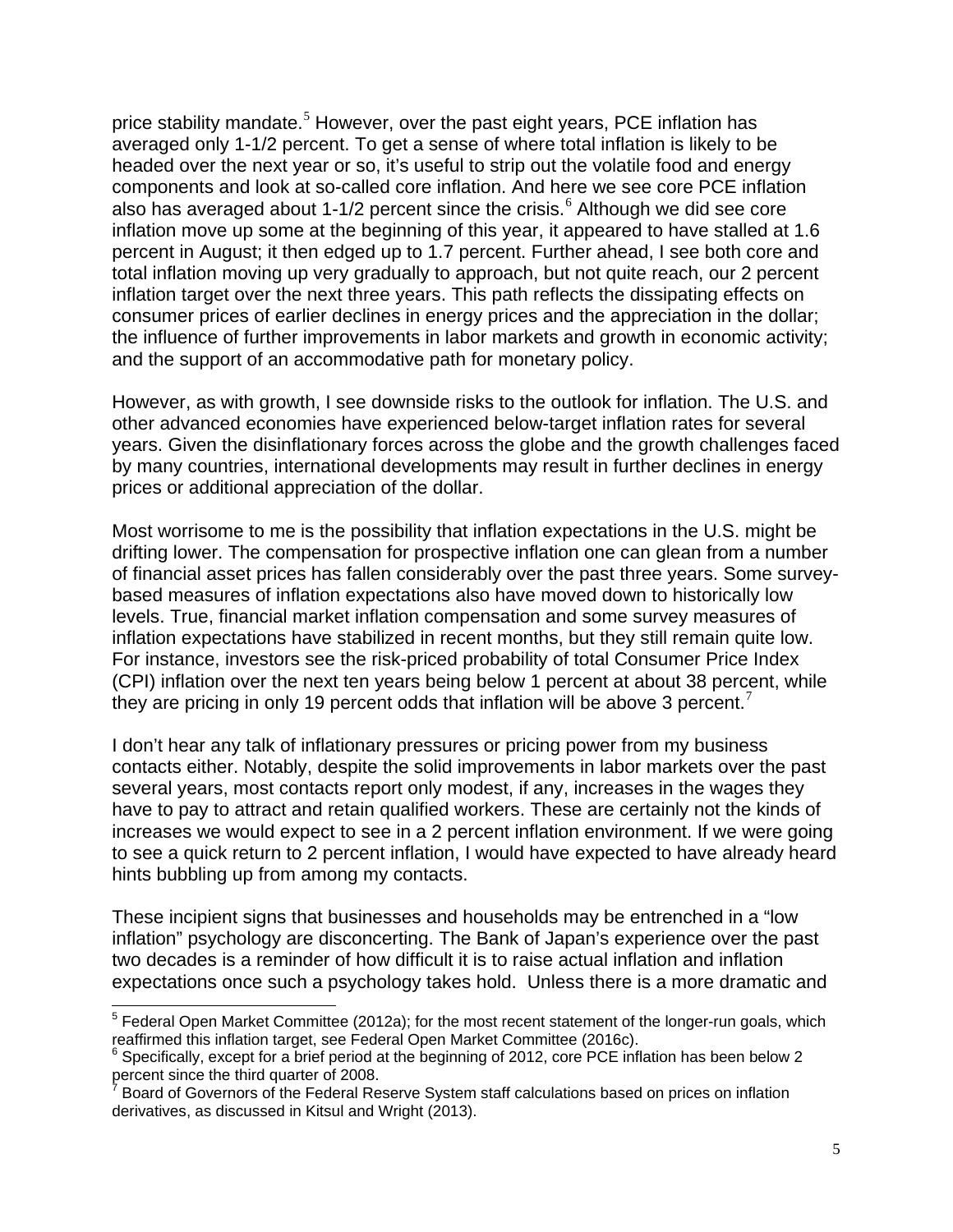sustained increase in aggregate demand or something else supporting an upward movement in inflation expectations, I don't see this low-inflation psychology changing quickly.

In sum, as conditions currently stand, my forecast for a gradual and modest increase in inflation is still just a forecast. It relies on historical relationships holding true in today's somewhat different environment, rather than on a solid trend in recent economic data.

I would note that my forecast of moderate expansion in economic activity and further improvements in labor markets is broadly consistent with the median forecast from the September Survey of Economic Projections (SEPs).<sup>[8](#page-5-0)</sup> However, my colleagues are a bit more optimistic about inflation than I am, with the median participant expecting core PCE inflation to reach 2 percent by the end of 2018.

#### **A Longer-Run Perspective: Lower Growth Potential, Lower Interest Rates**

Given the major developments of the past ten years and their implications for future growth prospects, it is important to put my outlook in a longer-run context. It is my view that we will be in a low-growth, low-interest-rate environment for some time.

Let me sketch out why.

Let's start with a thought experiment. Think about a world in which the economy is at full employment; output is growing along its long-run trend path; and inflation and inflationary expectations are well anchored at the FOMC's 2 percent inflation target. Economists call the real interest rate consistent with this economic environment, which subtracts out the inflation target, the "equilibrium real rate of interest."<sup>[9](#page-5-1)</sup> What determines this rate?

A crucial element is long-run trend output growth. The greater this growth rate, the greater the real returns are to business and household capital investment — and the greater the returns are to the financial instruments funding that investment. These higher returns, in turn, imply a higher equilibrium real interest rate.

Looking ahead, I see there is a distinct possibility that there has been a reduction in the long-run trend in economic growth. My colleagues on the FOMC and I have spoken extensively about a number of reasons underlying this slowdown: the retiring of the baby boomers; lower labor force participation trends among the working-age population;

<span id="page-5-1"></span><span id="page-5-0"></span> $8$  Four times a year, the FOMC releases its Summary of Economic Projections, which presents FOMC participants' forecasts of key economic variables over the next three years and for the longer run. Real GDP growth in the September SEPs is expected to increase from 1.8 percent this year to around 2 percent over the next two years — a bit higher than the longer-run estimate of growth. The median FOMC participant expects the unemployment rate to decline from 4.8 percent at the end of this year — which is the median forecast for the longer-run rate of unemployment — to 4.6 percent by the end of next year and to remain at about that level through the end of 2019. See Federal Open Market Committee (2016a).<br><sup>9</sup> The equilibrium interest rate is sometimes called the "natural" or "neutral" interest rate.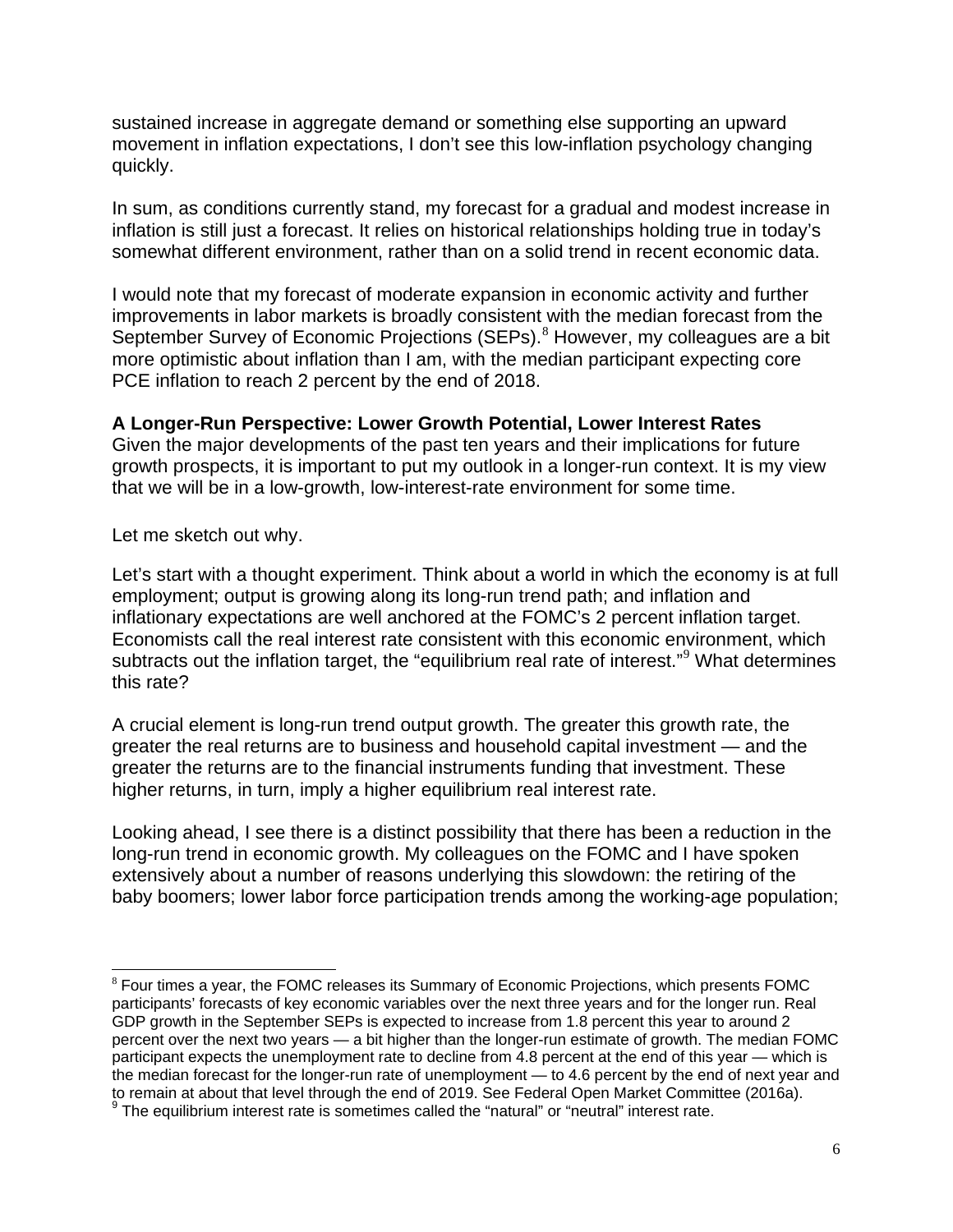a plateauing in educational achievement; smaller increases in capital per worker; and slower growth of total factor productivity (TFP). $^{10}$  $^{10}$  $^{10}$ 

Beyond the potential slowdown in the long-run trend of economic growth, there are other factors that will likely keep market interest rates low for quite a while in the U.S. and other advanced economies. High on this list is the enormous worldwide demand for safe assets. In their well-known "conundrum" and "global savings glut" speeches, former Fed chairs Alan Greenspan and Ben Bernanke both pointed to such growing demand as an important factor reducing interest rates on long-term safe assets in the U.S. $<sup>11</sup>$  $<sup>11</sup>$  $<sup>11</sup>$ </sup> Greenspan's "conundrum" commentary explicitly cited this demand as leading to a flattening of the Treasury yield curve.<sup>[12](#page-6-2)</sup>

Note that I didn't mention monetary policy as a primary element in determining the equilibrium *real* interest rate. This is because the effects of monetary policy on the longrun growth potential of the economy or the saving preferences of economic players are small and indirect. True, the Fed would still be setting the federal funds rate in this hypothetical situation, but with the economy at full employment and inflation at target, the Fed's job simply would be to guide the target fed funds rate to the equilibrium determined by these nonmonetary factors.

Now, monetary policy does have a direct influence on the equilibrium *nominal* interest rate, which is the sum of the equilibrium real rate and expected inflation. This influence depends on the central bank's choice of an inflation target and its success at achieving that target over time. As long as the public believes that policy authorities are committed to symmetrically achieving that target, expected inflation should equal the central bank's inflation objective over the long run.

A lot is made of the Federal Reserve's role in engineering today's low nominal interest rate environment. Certainly, following the Great Recession, in order to provide the accommodation necessary to get economic activity back up to its potential and bring inflation back up to target, we have attempted to steer interest rates below their equilibrium levels. However, to a great degree, the current low levels of nominal interest rates likely also reflect changes in the equilibrium real rate of interest that are largely beyond the scope of monetary policy. Importantly, the factors currently weighing on equilibrium real rates could be quite persistent. In such a case, low real and (given our 2 percent inflation target) nominal interest rates could be with us for some time — even after policy rates return to a neutral setting.

<span id="page-6-0"></span> $10$  See, for instance, Yellen (2016a, 2016b), Evans (2016) and Powell (2016). TFP refers to the technologies and operational systems that businesses use to combine various inputs into outputs. In other words, TFP captures the residual growth in total output of the national economy that cannot be

<span id="page-6-2"></span><span id="page-6-1"></span><sup>&</sup>lt;sup>11</sup> Greenspan (2005) and Bernanke (2005).<br><sup>12</sup> A yield curve is the line plotting the yields or interest rates of assets of the same credit quality but with differing maturity dates at a certain point in time. These assets, such as U.S. Treasury securities, typically yield incrementally more at longer maturities.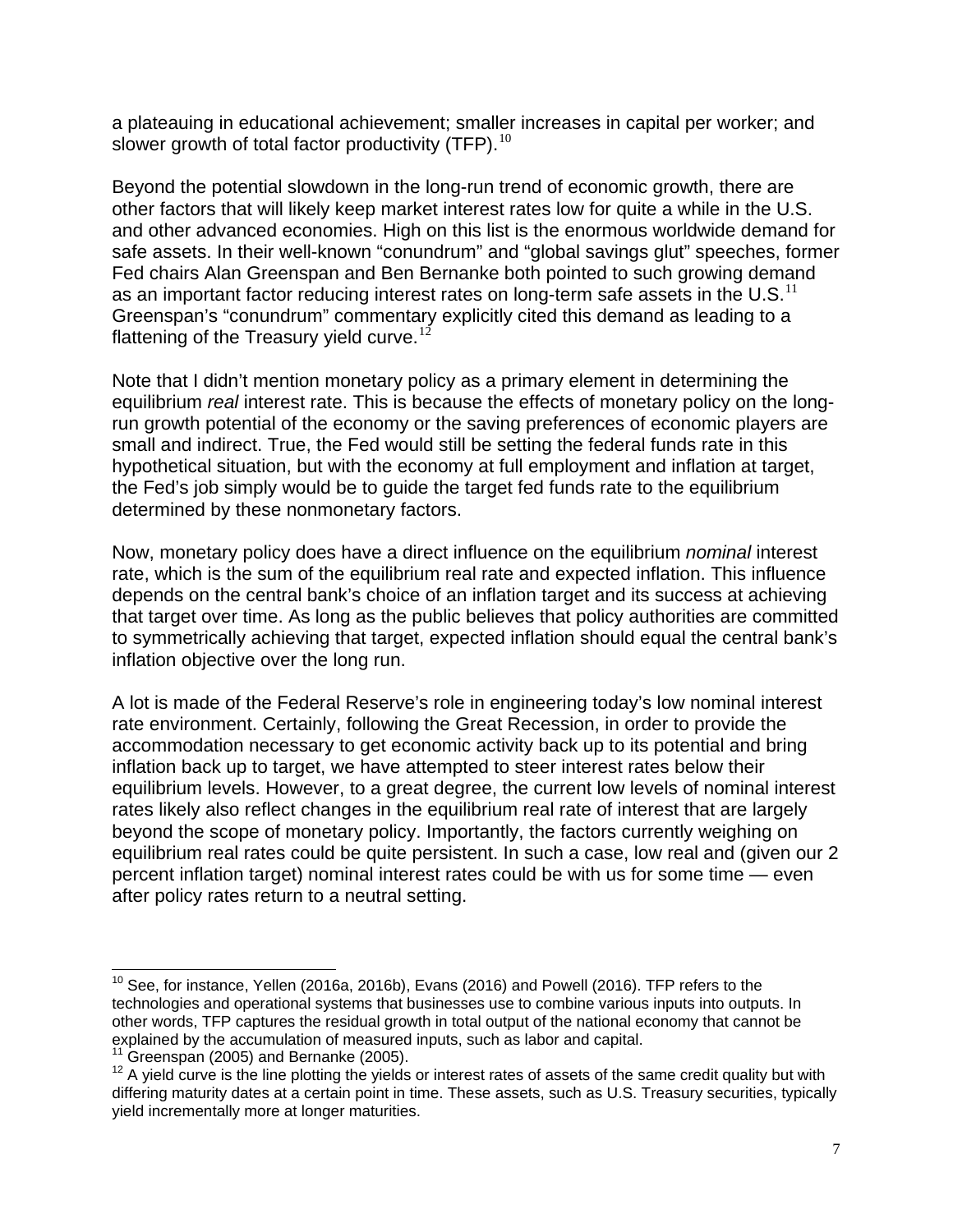It is also worth noting that other countries also are likely to confront lower potential growth rates and lower interest rates. For instance, the International Monetary Fund (2015) estimates that underlying structural trends will lower the average rate of potential growth in advanced economies from 2-1/4 percent during the 2001–07 pre-crisis period to 1.6 percent over the 2015–20 period. Similarly, Rachel and Smith (2015) estimate that global structural factors could result in the average of ten-year real interest rates in the G7 countries (excluding Italy) being about 1 percent in the medium and long term well below their trends in the past.

For the U.S., most analysts now expect that both short-run money rates and longer-term interest rates will be lower over the long run than they had expected just a few years ago. For instance, in March 2010, the *Blue Chip* consensus — an average of about 50 private sector economic forecasters — expected the three-month Treasury rate would average 4-1/4 percent over the long run. By March 2016, that number had fallen to just 3 percent. Over the same time period, their outlook for long-term interest rates had come down as well (falling by over  $1-1/2$  percentage points).<sup>[13](#page-7-0)</sup>

Beyond just economists' consensus forecasts, the lower-for-longer interest rate scenario appears to be built into business plans. I recently had a meeting with a number of executives from the life insurance industry, whose business models rely on investing funds to cover anticipated long-term liabilities. They talked about the challenges posed by the low interest rate environment to their business models and their bottom lines. But they also discussed how they and other real money investors — such as investment managers for pension funds — are reassessing the yield curve environment. They are increasingly coming around to the view that persistently slow output growth in the U.S. and abroad may keep real interest rates low for a long time — longer than they likely thought one, two or certainly three years ago. As a result, these long-horizon investors are developing strategies to manage their business operations based, at least in part, on the low yields that are currently achievable on longer-term fixed-income instruments.

Let me be very clear on why this is important. We often hear of rates on long-term safe assets being reduced by a temporary flight to quality — that is, by investors running away from riskier investments until the threats recede. And many statistical assetpricing models estimate that temporary declines in term premia — as opposed to outright permanent declines in expected real rates — have been a major contributor to low long-term interest rates. As a technical matter, these models' conclusions often turn importantly on the assumption that the level factor is stationary — that is, it will revert to its historical average over time — and, unless otherwise augmented, cannot robustly allow for secular changes in the level of interest rates. The commentary from the life insurance executives and others I just referred to differs from what such stationary models tell us. Their business decisions suggest that an important part of the decline in long-term market rates reflects expectations of lower short-term interest rates over the long run. This is quite different from attributing nearly all of the decline to transitory movements in difficult-to-explain term premia.

<span id="page-7-0"></span><sup>13</sup> See the March 10, 2010, and March 10, 2016, issues of the *Blue Chip Economic Indicators*.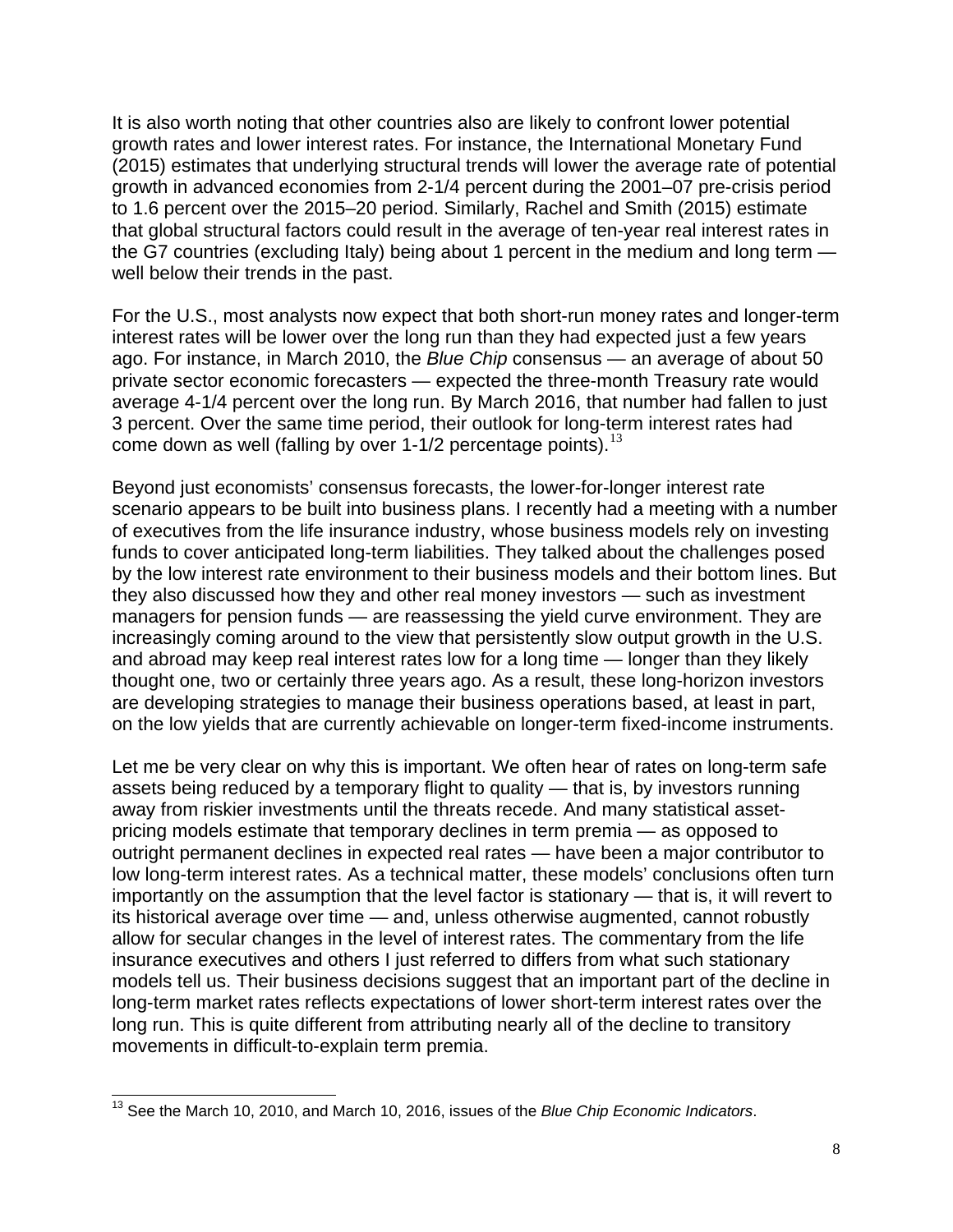#### **Implications for Monetary Policy**

Now, how does this all inform U.S. monetary policy?

For one, there has been a notable decline in FOMC participants' views of where the federal funds rate will converge to over the long run. Their median forecast fell from 4- 1/4 percent in 2012 to 2.9 percent most recently.<sup>[14](#page-8-0)</sup> Moreover, as indicated in their public commentary and FOMC communications, many FOMC participants estimate that the neutral level of the federal funds rate today is lower than its eventual long-run level due to various headwinds to growth.<sup>[15](#page-8-1)</sup> By some estimates, the equilibrium real rate is currently near zero. Judged against this benchmark, the median forecast of a 50 to 75 basis point range for the nominal fed funds rate at the end of 2016 is not terribly far below neutral and, hence, not as accommodative as it would have been in the past.

Moreover, in recent years, as the data on economic activity and inflation came in and as the FOMC participants' views of neutral policy have shifted downward, so has the median path for appropriate policy. In the September projections, the median participant expects one rate hike this year, followed by eight additional increases of 25 basis points each over the course of the following three years as appropriate. Such a path would bring the federal funds rate to 2.6 percent at the end of 2019 — still somewhat below its longer-run level.

Clearly, the pace of policy tightening envisioned in these forecasts is much slower than in previous tightening cycles. I think a very shallow funds rate path, such as the one envisioned by the median FOMC participant, is appropriate and needed to support my forecasts for growth and inflation. Indeed, I think the pace of policy normalization necessary to bring inflation back up to 2 percent in a timely manner has to be shallow enough to result in the unemployment rate falling below its natural level. I should note, too, that achieving a symmetric target means having enough accommodation in place to generate a reasonable likelihood that inflation in the future could moderately exceed 2  $\overline{p}$  percent.<sup>[16](#page-8-2)</sup> If you eliminate all chance of inflation rising above target, then you are effectively making your inflation target a ceiling. A very shallow path for policy normalization is likely needed to deliver these results.

Furthermore, I believe the communications underlying our policy path are key to the execution of appropriate policy.

Much attention has been placed on exactly when the next increase in the federal funds rate might be. I am less concerned about the timing of the next increase than I am about the path over the next three years. If core inflation was clearly on its way to 2 percent,

<span id="page-8-1"></span><span id="page-8-0"></span><sup>&</sup>lt;sup>14</sup> Federal Open Market Committee (2012b, 2016a).<br><sup>15</sup> The neutral, or equilibrium, federal funds rate is the funds rate associated with a neutral monetary policy (policy that is neither expansionary nor contractionary).

<span id="page-8-2"></span>This is not as heretical as it might first appear. After all, it is a simple consequence of having a symmetric inflation target: It is difficult to average 2 percent inflation over the medium term if there is little chance of inflation ever running above 2 percent. If policy preempts this possibility, the public could begin to mistakenly believe that 2 percent inflation is a ceiling — and not a symmetric target.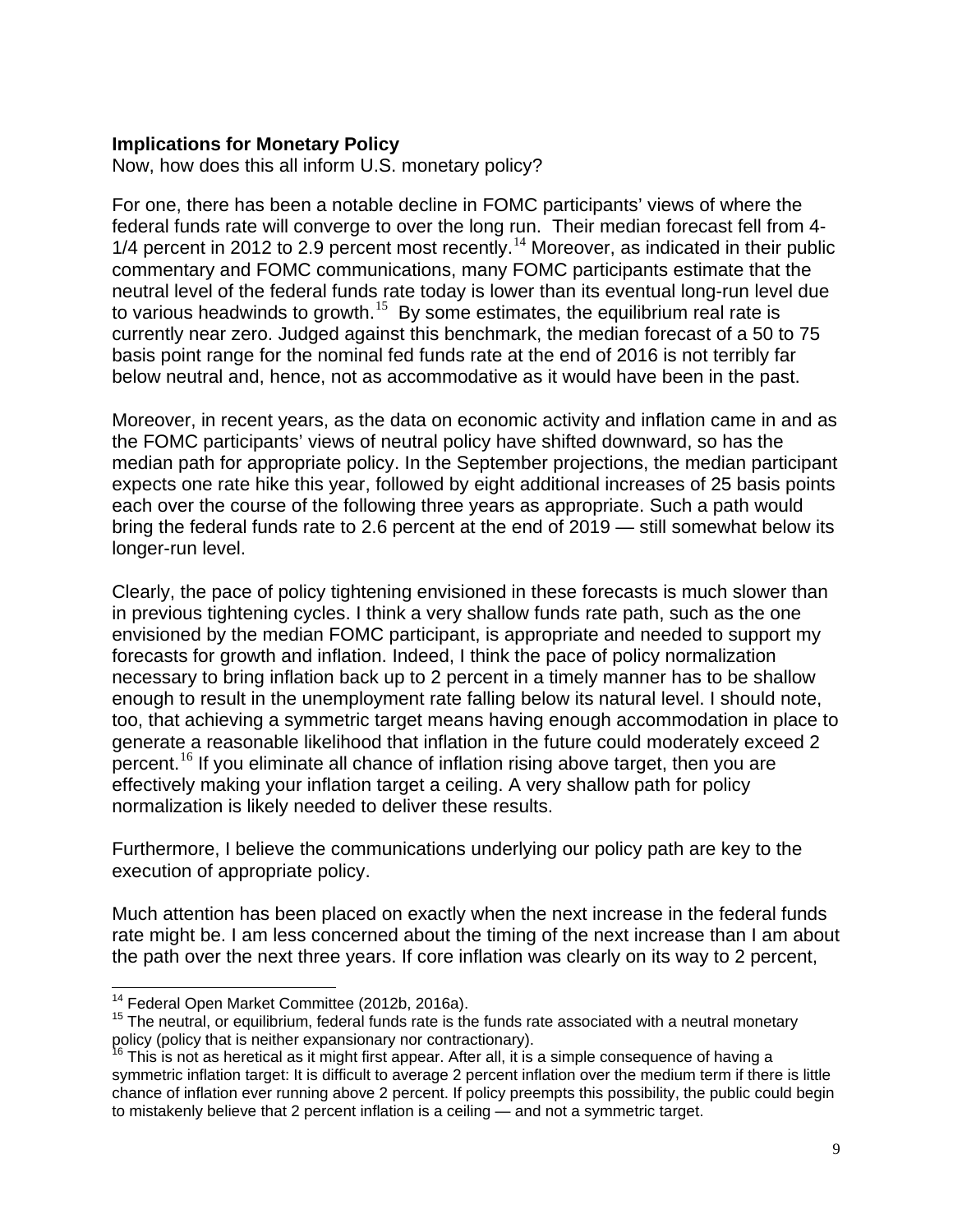then I would see a readjustment of monetary policy toward its long-run neutral level as an appropriate and easy decision. However, I have yet to see clear and convincing evidence in the data that inflation is headed up to 2 percent.

What would convince me that inflation is clearly on its way to 2 percent?

First, I'm looking for core inflation moving closer to 2 percent. Given the potentially significant shifts in underlying economic fundamentals and the global disinflationary forces, I would prefer to see solid evidence that inflation is actually moving up in a sustained fashion rather than rely solely on historical forecasting relationships to make the call.

Second, I would like to see further reductions in unemployment and other indicators of labor market slack. Such reductions should help foster tighter labor market conditions and boost wages and inflation.

Third, I would like to have more confidence that inflation expectations are solidly and symmetrically aligned with our 2 percent inflation objective. Sustained increases in the various measures of inflation compensation and surveys of inflation expectations would help me in this regard.

Indeed, I would prefer that at the time we make our next move, FOMC communications would also indicate that subsequent increases will depend on seeing such changes in inflation indicators. I believe this would help assure the public that the Committee is seeking economic and financial conditions to support attaining our 2 percent inflation target sustainably, symmetrically and sooner rather than later.

I also view risk-management issues to be of great importance today. Given that the fed funds rate is still barely above its effective lower bound and given the downside risks to my outlook, policy is much better positioned to counter unexpected strength than to address downside shocks. So I still judge that risk-management arguments continue to favor providing more accommodation than usual to deliver an extra boost to aggregate demand. Such a boost would provide a buffer against possible future downside shocks that might otherwise drive us back to the effective lower bound.

To conclude, there are many challenges for policymakers in judging long-run growth prospects and discerning the appropriate path of monetary policy. I see good arguments that we are in for a protracted period of low equilibrium real interest rates. In such an environment, it is all the more critical that we demonstrate our commitment to a symmetric inflation target with our policy actions and our policy communications.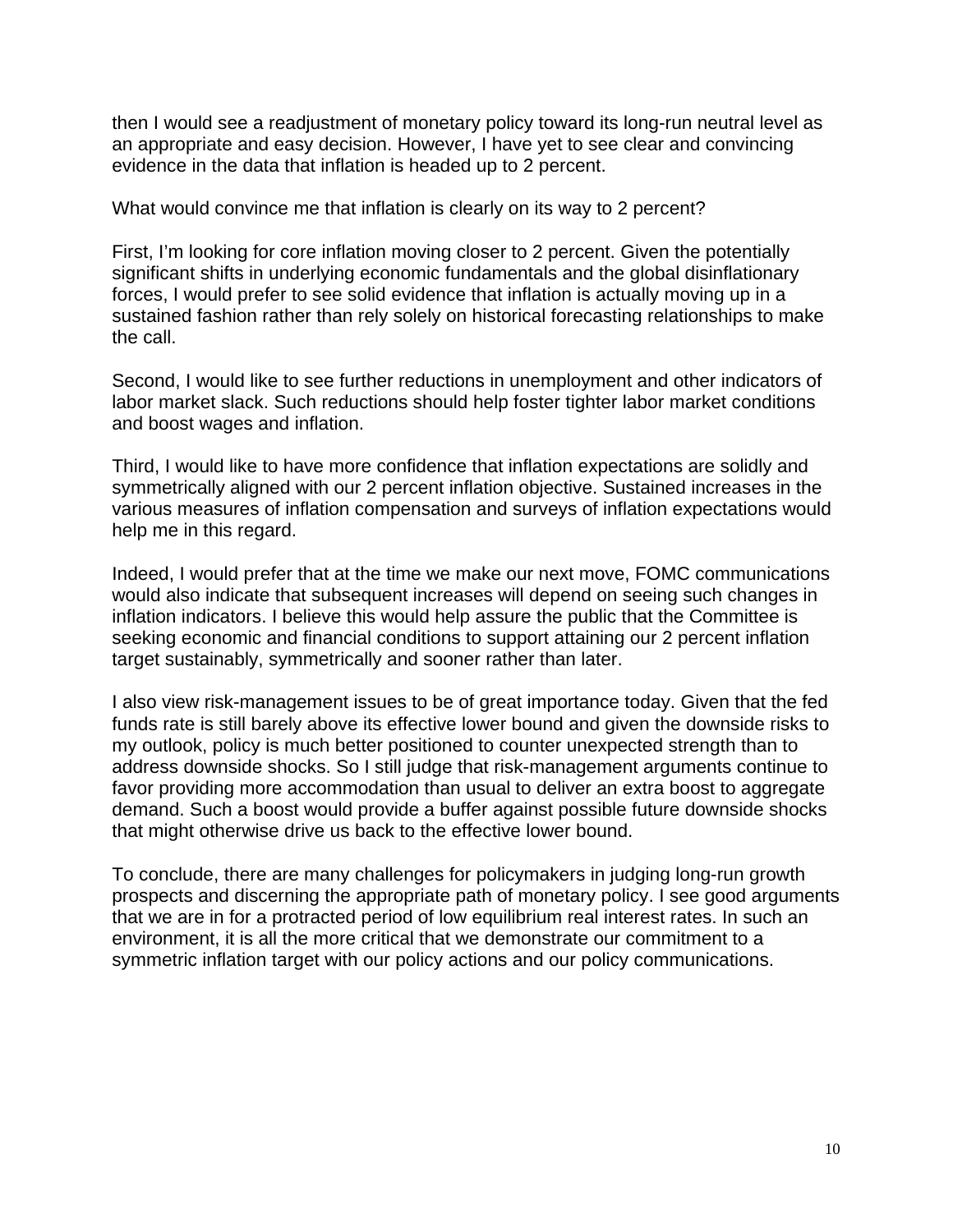### **REFERENCES**

Bernanke, Ben, 2005, "The global saving glut and the U.S. current account deficit," remarks of Federal Reserve Governor at the Sandridge Lecture, Virginia Association of Economists, Richmond, VA, March 10,

[http://www.federalreserve.gov/boarddocs/speeches/2005/200503102/.](http://www.federalreserve.gov/boarddocs/speeches/2005/200503102/)

Evans, Charles L., 2016, "Reflections on the current monetary policy environment," speech by Chicago Fed president at Global Interdependence Center, London, June 3, [https://www.chicagofed.org/publications/speeches/2016/06-03-reflections-current](https://www.chicagofed.org/publications/speeches/2016/06-03-reflections-current-monetary-policy-environment-london)[monetary-policy-environment-london.](https://www.chicagofed.org/publications/speeches/2016/06-03-reflections-current-monetary-policy-environment-london)

Federal Open Market Committee, 2016a, Summary of Economic Projections, Washington, DC, September 21, [https://www.federalreserve.gov/monetarypolicy/files/fomcprojtabl20160921.pdf.](https://www.federalreserve.gov/monetarypolicy/files/fomcprojtabl20160921.pdf)

Federal Open Market Committee, 2016b, press release, Washington, DC, September 21, [http://www.federalreserve.gov/newsevents/press/monetary/20160921a.htm.](http://www.federalreserve.gov/newsevents/press/monetary/20160921a.htm)

Federal Open Market Committee, 2016c, "Statement on longer-run goals and monetary policy strategy," Washington, DC, as amended effective January 26, [https://www.federalreserve.gov/monetarypolicy/files/FOMC\\_LongerRunGoals\\_2016012](https://www.federalreserve.gov/monetarypolicy/files/FOMC_LongerRunGoals_20160126.pdf) [6.pdf.](https://www.federalreserve.gov/monetarypolicy/files/FOMC_LongerRunGoals_20160126.pdf)

Federal Open Market Committee, 2012a, press release, Washington, DC, January 25, [https://www.federalreserve.gov/newsevents/press/monetary/20120125c.htm.](https://www.federalreserve.gov/newsevents/press/monetary/20120125c.htm)

Federal Open Market Committee, 2012b, Summary of Economic Projections, Washington, DC, January 25, [https://www.federalreserve.gov/monetarypolicy/files/fomcprojtabl20120125.pdf.](https://www.federalreserve.gov/monetarypolicy/files/fomcprojtabl20120125.pdf)

Greenspan, Alan, 2005, testimony of the Federal Reserve Chair before the U.S. Senate, Committee on Banking, Housing and Urban Affairs, Washington, DC, February 16, [https://www.federalreserve.gov/boarddocs/hh/2005/february/testimony.htm.](https://www.federalreserve.gov/boarddocs/hh/2005/february/testimony.htm)

International Monetary Fund, 2016, "Uncertainty in the aftermath of the U.K. referendum," *World Economic Outlook Update*, Washington, DC, July 19, [http://www.imf.org/external/pubs/ft/weo/2016/update/02/index.htm.](http://www.imf.org/external/pubs/ft/weo/2016/update/02/index.htm)

International Monetary Fund, 2015, "Where are we headed? Perspectives on potential output," in *World Economic Outlook: Uneven Growth — Short- and Long-Term Factors*, Washington, DC, April, pp. 69–110, [http://www.imf.org/external/Pubs/ft/weo/2015/01/pdf/c3.pdf.](http://www.imf.org/external/Pubs/ft/weo/2015/01/pdf/c3.pdf)

International Monetary Fund, 2013, "Growing pains," *World Economic Outlook Update*, Washington, DC, July 9, [http://www.imf.org/external/pubs/ft/weo/2013/update/02/.](http://www.imf.org/external/pubs/ft/weo/2013/update/02/)